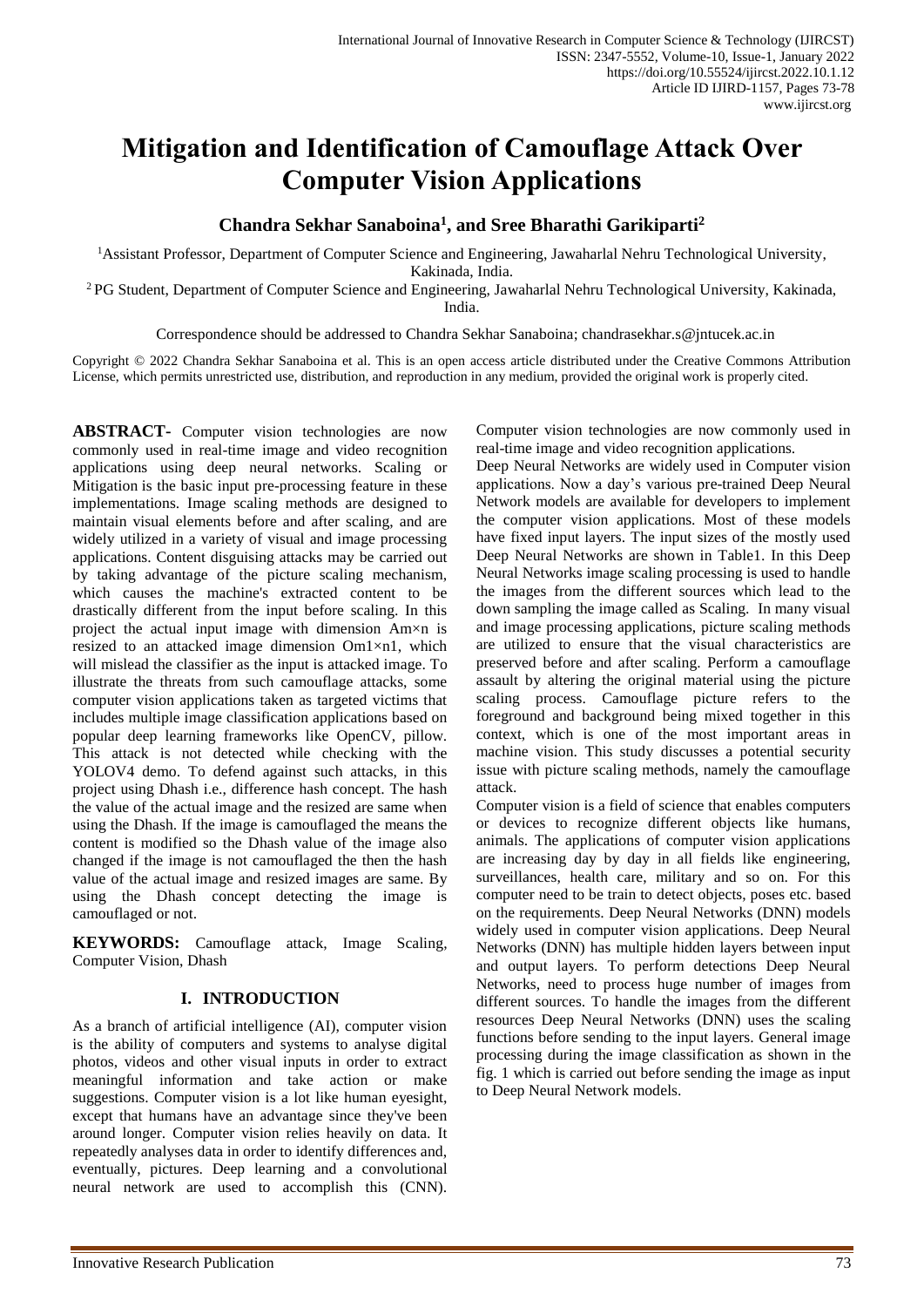

Figure 1: Image processing during the image classification

## *A. IMAGE SCALING*

Images may be scaled by altering their dimensions. If you want to reduce the size of a picture, you may use the inverse operations of scaling down and scaling up. Processing a picture begins with scaling. Downscaling is required if the picture received from an external source is bigger than the present model size; upscaling is required if the image received is smaller. When resizing a picture, image scaling algorithms work to keep the image's aesthetic characteristics intact. Fig 2 shows the concept of image scaling.



Figure 2: The concept of image scaling

#### *B. INTERPOLATION*

Each "missing point" in a scaling process is interpolated to provide an approximate value. P in the output picture is constructed using the pixels of Q11, Q12, Q21 and Q22 in the original image shown in fig. 3.



Figure 3: Selecting P using interpolation in scaling

The various interpolation techniques employ a scaling algorithm to determine which neighbour pixels should be used to generate the final image's pixels. The bilinear and bicubic algorithms, as well as the closest neighbour technique, are the most often used interpolation methods.

#### *C. Nearest Neighbour Algorithm*

Pattern recognition methods such as Nearest Neighbor are non-parametric and may be used for classification or regression. Finding a sample in training data that is similar to the upcoming sample is a straightforward process. This just replaces a single pixel (the one closest to the input) with a new one. Categorical data, such as land use or slope, works well with Nearest Neighbor. To prevent overfitting the training data, it is employed here. All the values that are entered into the grid are precisely the same. An input grid cell's closest cell centre is used to compute a value for the output cell. It is possible to utilize Nearest Neighbor on continuously streaming data, although the output may be blocky.

#### *D. Bilinear Algorithm*

Using a linear interpolation in both directions is known as a "bi-linear" interpolation method. A weighted average is calculated by comparing each of the four closest neighbors. The bilinear interpolation is used to pick the pixel that will be used to create the pixel for scaling the picture in the bilinear process. The weighted average of the four closest cell centers is used in bilinear interpolation. The closer an input cell centre is to the output cell centre, the greater the effect its value has on the output cell value. To put it another way, while the output value may deviate from the closest input, it will always fall within the same range of possibilities as the input value. Bilinear is not recommended for categorical data since the values might vary. For continuous data, such as elevation and raw slope, it should be used instead.

#### *E. Bicubic Algorithm*

A bicubic interpolation is one in which a linear interpolation is applied in two directions simultaneously. A weighted average is calculated by taking into account the 8 closest neighbors. The bilinear interpolation is used by bicubic algorithms to pick the pixel that will be used to scale the picture. Cubic Convolution finds the value by fitting a smooth curve between the points in the 16 closest cell centers to the output. When this is done, not only does it alter input values but it may also result in a value that is beyond its expected range of values (imagine a sink or a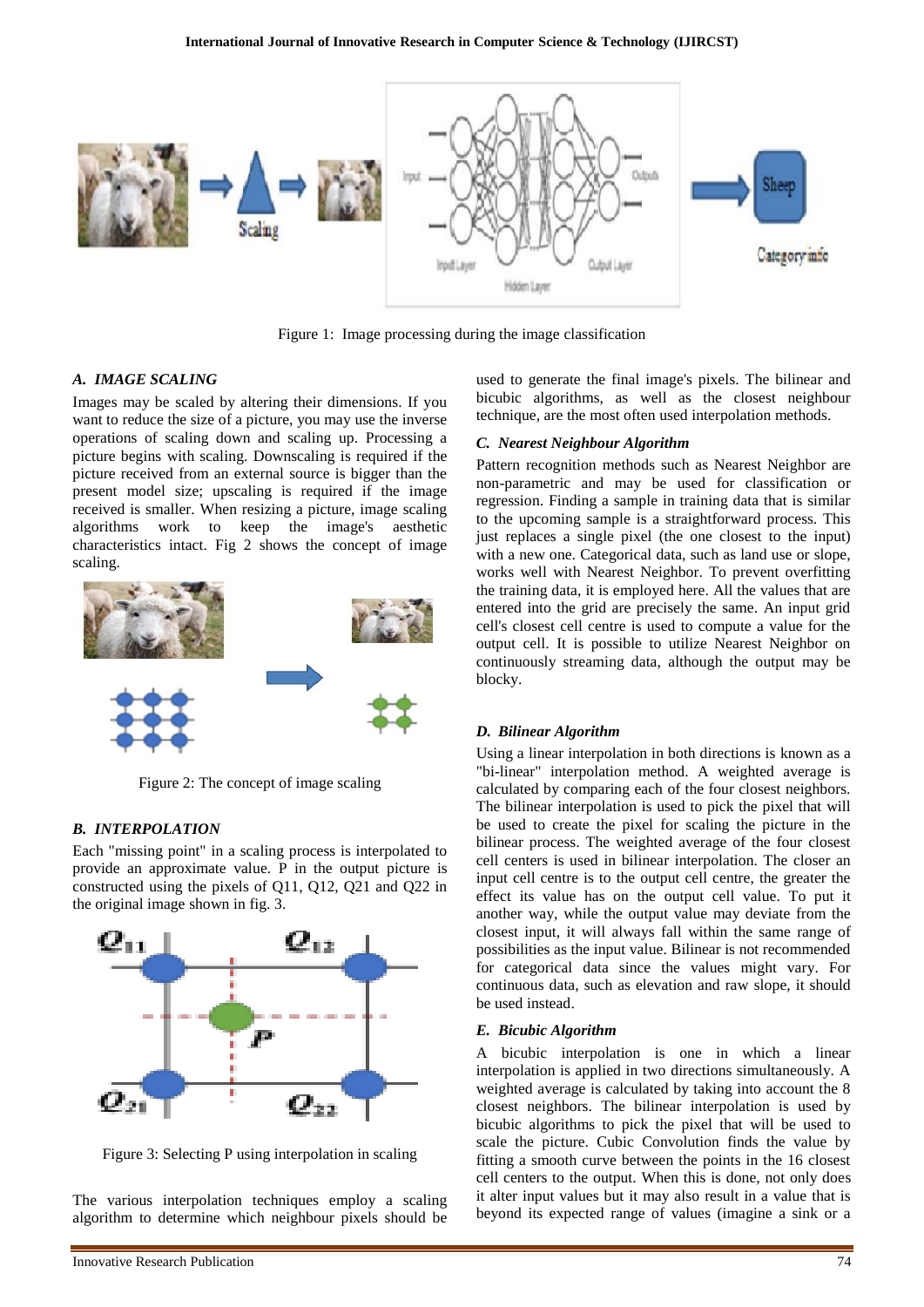peak occurring on a surface). Aside from categorical data, this approach is best used for smoothing continuous data.

# *F. Concept of Camouflage Attack*

One possible cause of this attack is the downscaling of input pictures, which is what happens when the scaling function reduces the original image's size. Consider the following picture as an example of the downscaling phenomena. This is an example of how a picture gets downsized from 4 by 4 pixels to two-by-two pixels. Our content disguise attacks produce images that an attacker wants to locate in order to carry out their plan of action. The attack image's source image, or the picture that the attacker intends to use as the assault image. The machine's real output picture and the attacker's desired output image are known as the "output image" and the "target image," respectively. Figure 4 illustrates the concept of a source picture, a target image, and an attack image. Spreading a picture with offensive material is easy thanks to the source image. The target picture, on the other hand, is a regular image that may be accepted by moderators. A constant and certain distance measurements are needed for this purpose, and the output picture would not be revealed by human eyes if these distance measures are used in conjunction with a constant that trades off dissimilarity of source and target images. Even while it isn't readily apparent to the naked eye, this might mislead moderators or go undetected.



Figure 4: Automatic attack image crafting

# *G. Content based on distance matrices*

This work examined the impact of a camouflage assault on photographs using three distinct distance matrices L0 Attack, L2 Attack, L∞ Attack

In the L0 attack distance matrices tries to reduce the number of different pixels between two images. In the L2 Attack evaluates a global distance. It tries to constrain the image "average" distortion level and L∞ Attack represents the upper bound of the pixel difference.

# *H. Dhash*

Dhash is a Python library that generates a "difference hash" for a given image  $-$  a perceptual hash. Fig 1.6 shows the Concept of Dhash

- This converts the image to grayscale.
- It Downsize it to a 9x9 thumbnail.
- Produce a 64-bit "row hash": a 1 bit means the pixel intensity is increasing in the x direction, 0 means it's decreasing.
- Do the same to produce a 64-bit "column hash" in the y direction.
- It Combine the two values to produce the final 128-bit hash value.

# **II. REVIEW OF LITERATURE**

- "Universal physical camouflage attacks on object detectors" [1] by L. Huang et al. includes research on physical adversarial attacks on real-world object detectors and a proposed adversarial pattern for successfully attacking all instances in the same object category, known as a "Universal Physical Camouflage Attack. " (UPC). When the classifier and regressor use this UPC, they end up with the wrong results.
- Hiding physical-world assaults using natural styles in the work "Adversarial camouflage: Hiding attacks with natural styles" by R. Duan and colleagues X. Ma and Y. Wang, J. Bailey, and AK Qin and Y. Yang [2] AdvCam was presented as a method for designing and concealing adversarial samples in real-world forms that seem authentic to human observers. Deep learning algorithms can't identify private information if you employ this technique. Other computer vision problems, such as object detection and segmentation, should be investigated using AdvCam in the future.
- Flash-based face liveness detection has been proposed by P. K. Chan and colleagues in their study "Face Liveness Detection versus 2D Spoofing Attack," [3]. In personal identification systems, face-recognition technology has been extensively used, although some of these algorithms are susceptible to being misidentified. As a result of our tests, we found that our Face Liveness detection method is effective against 2D Spoofing attacks.
- "Distillation as a Defense to Adversarial Perturbations Against Deep Neural Networks," by N. Papernot, P. McDaniel, X. Wu, S. Jha, and A. Swami [4] It has been shown that defensive distillation may improve DNN generalizability and robustness when used in conjunction with deep learning algorithms that are subject to adversarial sampling assaults. An adversarial sample-creation success rate of less than 0.5 percent may be achieved using this method on the MNIST data set.
- On "Towards Evaluating the Robustness of Neural Network," N.Carlini and D. Wagner propose a "Defensive distillation approach" that increases the robustness of an arbitrary neural network and reduces the adversarial attacks that occur on neural networks, making it difficult to use them in security-critical areas. In addition, we demonstrate that adversarial assaults may be used to assess the performance of proposed defences by proposing a strong attack that defeats defensive distillation.
- An adversarial behaviour in deep learning systems was described by N. Papernot, P. Mcdaniel, S. Jha, M Fredrikson, Z. Celik, and AA Swami in this publication "The constraints of deep learning," [6]. Along with analysing DNN adversaries' intents and capabilities, a new class of algorithms for creating adversarial samples was introduced that uses forward derivatives to compute them. Analyzing DNN outputs using adversarial saliency maps, a threat actor that is familiar with the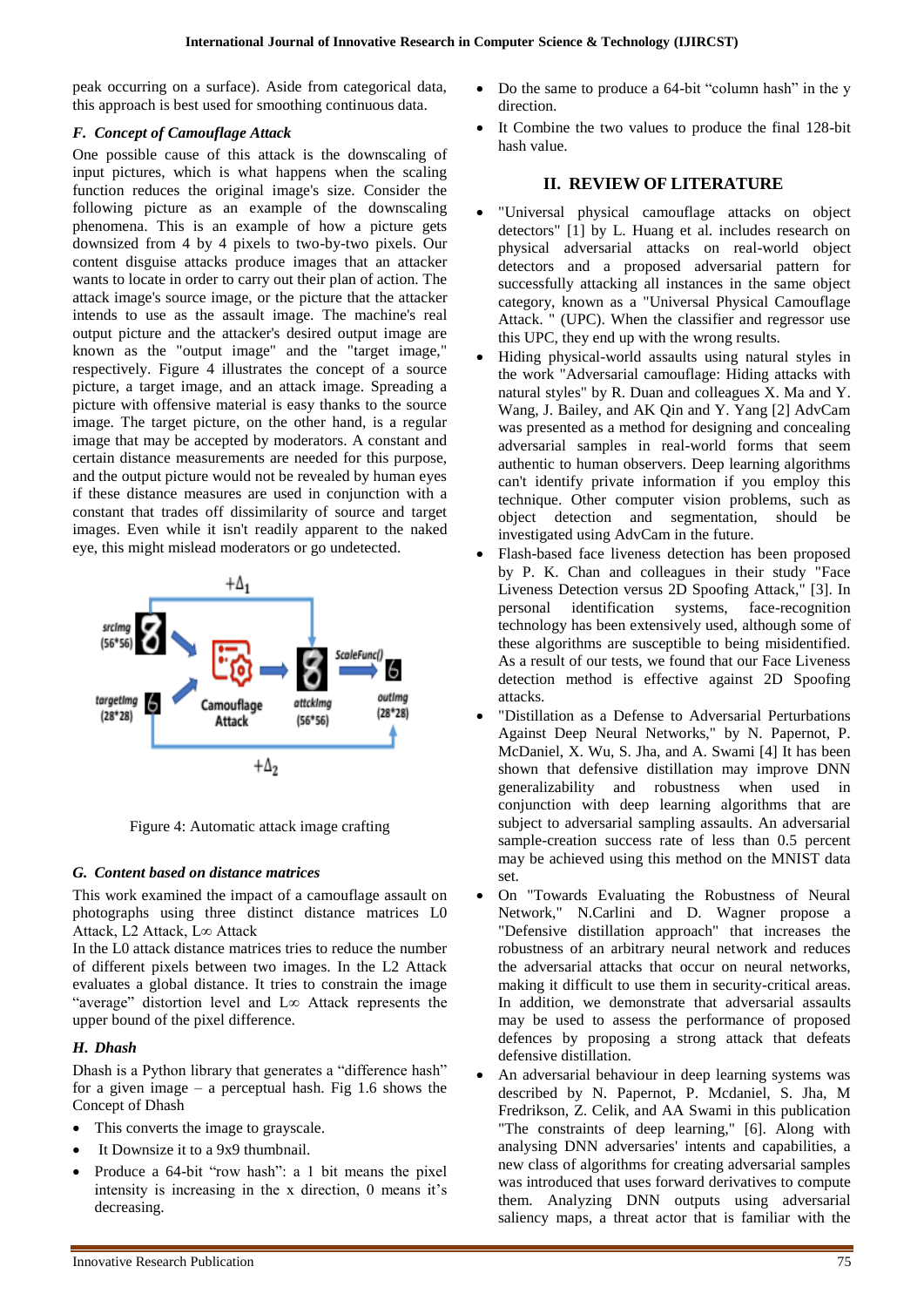architecture may find out exactly which input attributes have the biggest impact on DNN outputs.

- When D. Moreira et al. published "Image Provenance Analysis at Scale," [7] they explored how large-scale provenance systems can be feasible by examining the problems with images' provenance and proposing a way for solving them. Analyze real-world Provenance using the Reddit dataset. While our suggested technique produces almost 0.8 correct findings, we still need to work on fully-automatic picture provenance analysis as a next step.
- The authors of "Invisible adversarial attack against deep neural networks: An adaptive penalization approach" [8] proposed an invisible adversarial attack for synthesising adversarial examples that are visually indistinguishable from the benign images while mounting a valid attack against DNNs and proposed the JNDp metric for better simulating the perceptual similarity and adaptively sets penalty for adversarial perceptual. By performing Lpnorm regularised with a unique spatial constraint, these assaults are able to disperse disruption in the benign picture according to human sensitivity to a local stimulus.
- Provably Secure Camouflaging Strategy for IC Protection [9] by M. Li et al. combined the two approaches low-overhead cell library and AND-tree structure to achieve exponentially rising security levels at the expense of linearly growing overhead. [9]. Measures of de-camouflaging complexity were used to demonstrate that the active learning technique is equivalent to an existing de-camouflaging strategy. The SAT-based assault is well protected by this architecture, which has a little impact on performance.
- "Computer vision, camouflage breakdown, and countershading," [10] by A. Tankus and Y. Yeshurun Introduces the Darg operator for recognising threedimensional smooth convex objects in 3D. A comparison with an edge-based approach (radial symmetry) showed that it is especially effective at breaking camouflage, and there seem to be camouflages built expressly against it. Its neural network implementation is likewise quite simple.

## **III. REQUIREMENTS AND PROCEDURE**

## *A. Requirements*

OpenCV, Pillow, TensorFlow, and Numpy were utilised in the implementation. A collection of computer vision-related operations, OpenCV is primarily intended for real-time computer vision. OpenCV may be used for a variety of

tasks, including image processing and deep learning. Reading a picture, scaling an image, extracting the distinct colour channels of the image, and manipulating these colour channels are some of the fundamental tasks that may be performed with this library. For image editing, python's Pillow library is a must-have. You may use Pillow, a free and open-source library for Python programming, to effortlessly produce and edit digital pictures. Tensor Flow is a Python library developed and distributed by Google for rapid numerical computation. There are wrapper libraries that ease the process of creating Deep Learning models built on top of Tensor Flow, which is a foundation library. A general-purpose array-processing software, Numpy, may be found here. Multidimensional array objects and tools for interacting with them are both included in the package. Procedure:

Multiple modules were used in this project. The L0 attack is implemented in the first module, which is done by reducing the number of distinct pixels between two pictures. It keeps the amount of changed pixels under control, but it may also result in certain pixels that have been considerably disturbed. The L2 attack is implemented in the second module. This L2 calculates the distance across the globe. An attempt is made to limit the average distortion level of the picture by employing a differential equation. The L attack, which indicates the upper limit of the pixel difference, is implemented in the third module. The largest difference rather than the overall difference is the emphasis of the L measure. Resize techniques, estimation of a conversion matrix, an info way to show the picture meta data and some image loading and image saving methods were developed in the other modules while working on the above three assaults. The hash value of photos is calculated in the final module using the Dhash idea, which takes into account the image's rows and columns.

#### IV Proposed System

In the project taking the target image, source image and attack image as mandatory inputs and also taking the resize, interpolation, penalty and norm distance matrices as optional values. Based on the norm distance the output image is produced. We need to compare the source image and scaled image hash values get from the Dhash method. The hash the value of the actual image and the resized are same when using the Dhash. If the image is camouflaged the means the content is modified so the Dhash value of the image also changed if the image is not camouflaged the then the hash value of the actual image and resized images are same. By using the Dhash concept detecting the image is camouflaged or not.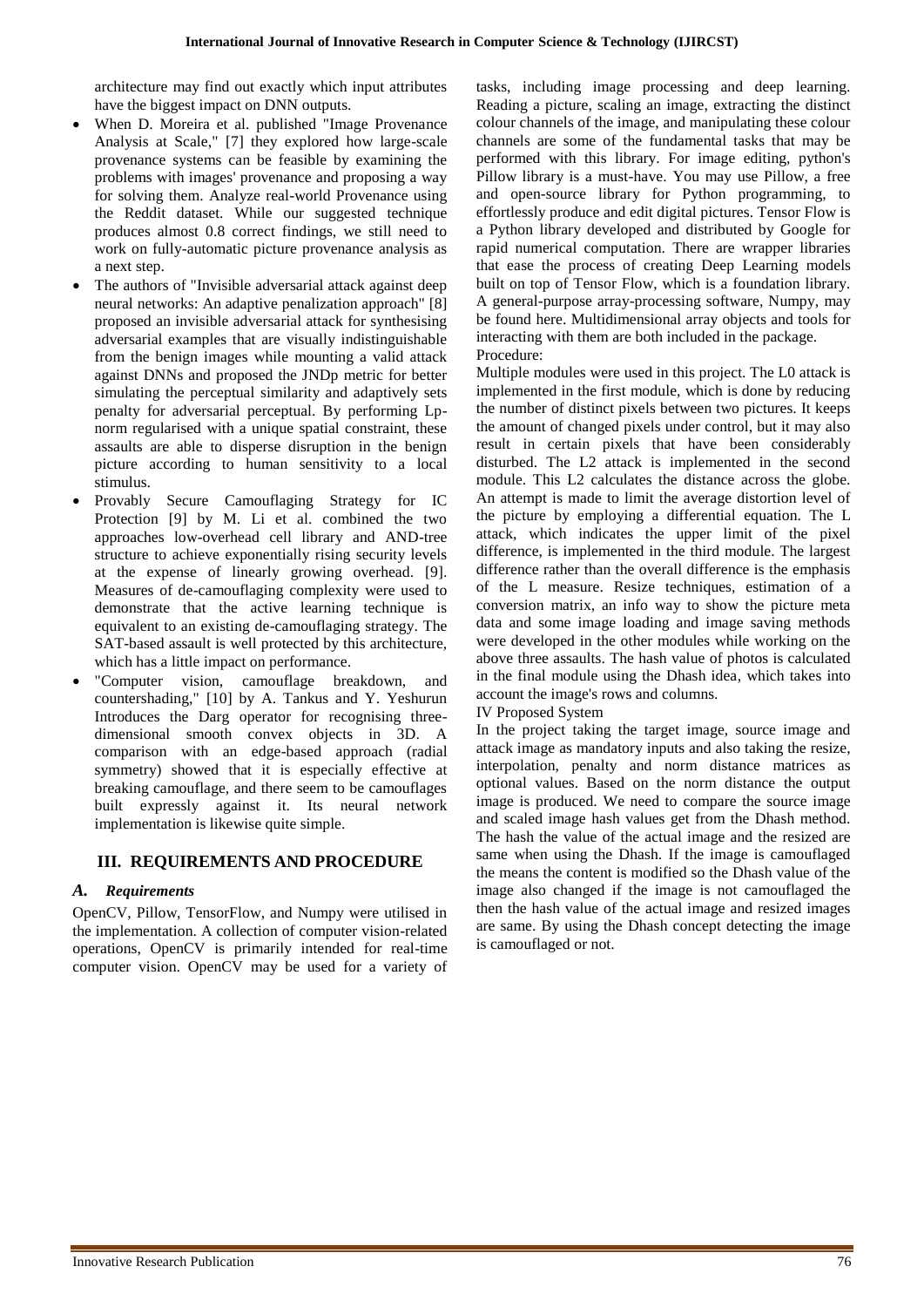

Figure 5: Dhash concept detecting the image is camouflaged or not

# **IV. RESULTS AND COMPARISON**

To evaluate the accuracy and comparison of attack consider the time taken to perform and accuracy of the attack. The L∞ attack image strives to keep the pixel difference between the source and attack picture to a minimum. L2 attack uses the differentiable algorithm in scaling the image, which is easy to implement, but large data modifications are taking place L0 preserves the pixels.

Table 1: Comparison of attacks accuracy, time cost and no of bits changed

| Attac<br>k     | Frame<br>Works | <b>Output Image</b> | Tim<br>e<br>Cost | Dhas<br>h<br>no<br>of<br>differ<br>ent<br>bits |
|----------------|----------------|---------------------|------------------|------------------------------------------------|
| L <sub>0</sub> | OpenC<br>V     |                     | 41.6<br>4        | 7                                              |
|                | Pillow         |                     | 42.0<br>5        | 5                                              |
| L2             | OpenC<br>V     |                     | 24.8<br>6        | 31                                             |



The time taken to perform the attacks with the frameworks OpenCV and Pillow are represented in the graph as showed in the figure. When comparing these L2 attack perform in both and accuracy is efficient when compared with L0 and L∞ attacks.



Figure 6: Comparison of time over attacks